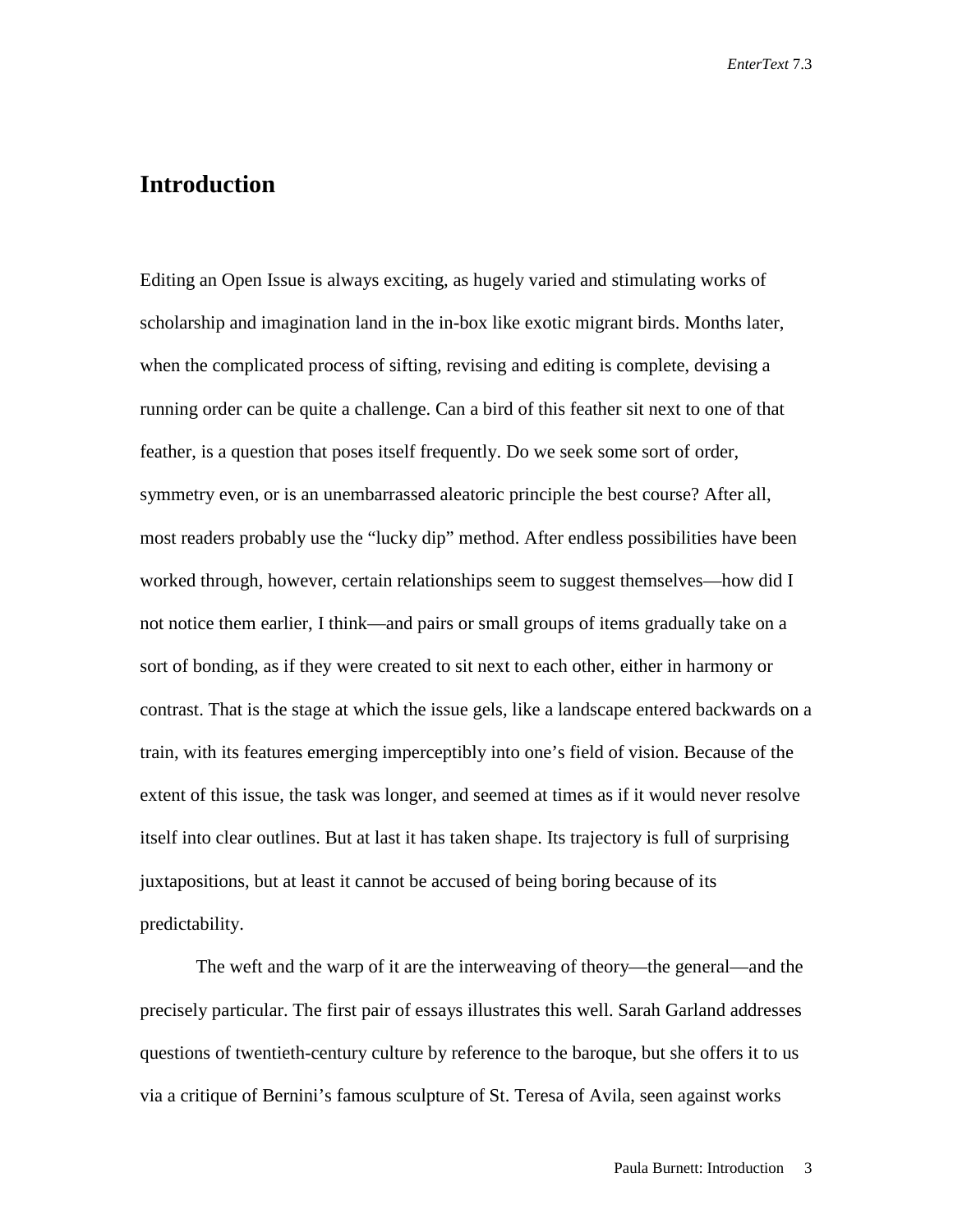such as Pynchon's *The Crying of Lot 49.* Keri Berg looks at the social implications of a work of early nineteenth-century France, deploying satiric illustrations in which animals are used to address the human foibles of the emerging bourgeoisie. The politics has resonance for our time, for all its historic precision. Harold Veeser and Robert Miltner again weave together theoretical debates and practical criticism.

The two items which follow focus on creativity—a short story from Singapore and an interview with an Indian poet—but they link forwards and backwards, in that the first raises some poignant questions about modernity and "progress" and the second engages with the complex implications of feminism, and of self-dedication to art, against the specific culture of a particular place and time. The pair of essays which follows opens the issue's contributions on the topic of pedagogy—a new theme for *EnterText*—with a report on an international video conference about the usefulness, or otherwise, of the categorization of "Contemporary British Fiction" as either the "national" literature of Britain, or as something relating to the former British sphere of influence and embracing all the English-speaking territories, apart from the USA. The terminology we use in the academy is always fraught, and tends to lag behind the world it seeks to express. So many of the world's writers lead international lives, that perhaps the only wise course is to let go of the idea of national literatures altogether. As Eve Aldea reports, the delegates participating in the video conference had very different views of what could and should be done. Such questions have real and serious implications for the curriculum, of course.

Roy Fox's contribution is also about the curriculum, but it traces present preoccupations in American schooling with science-oriented subjects—STEM education is shorthand for Science, Technology, Engineering and Mathematics—to a national

Paula Burnett: Introduction 4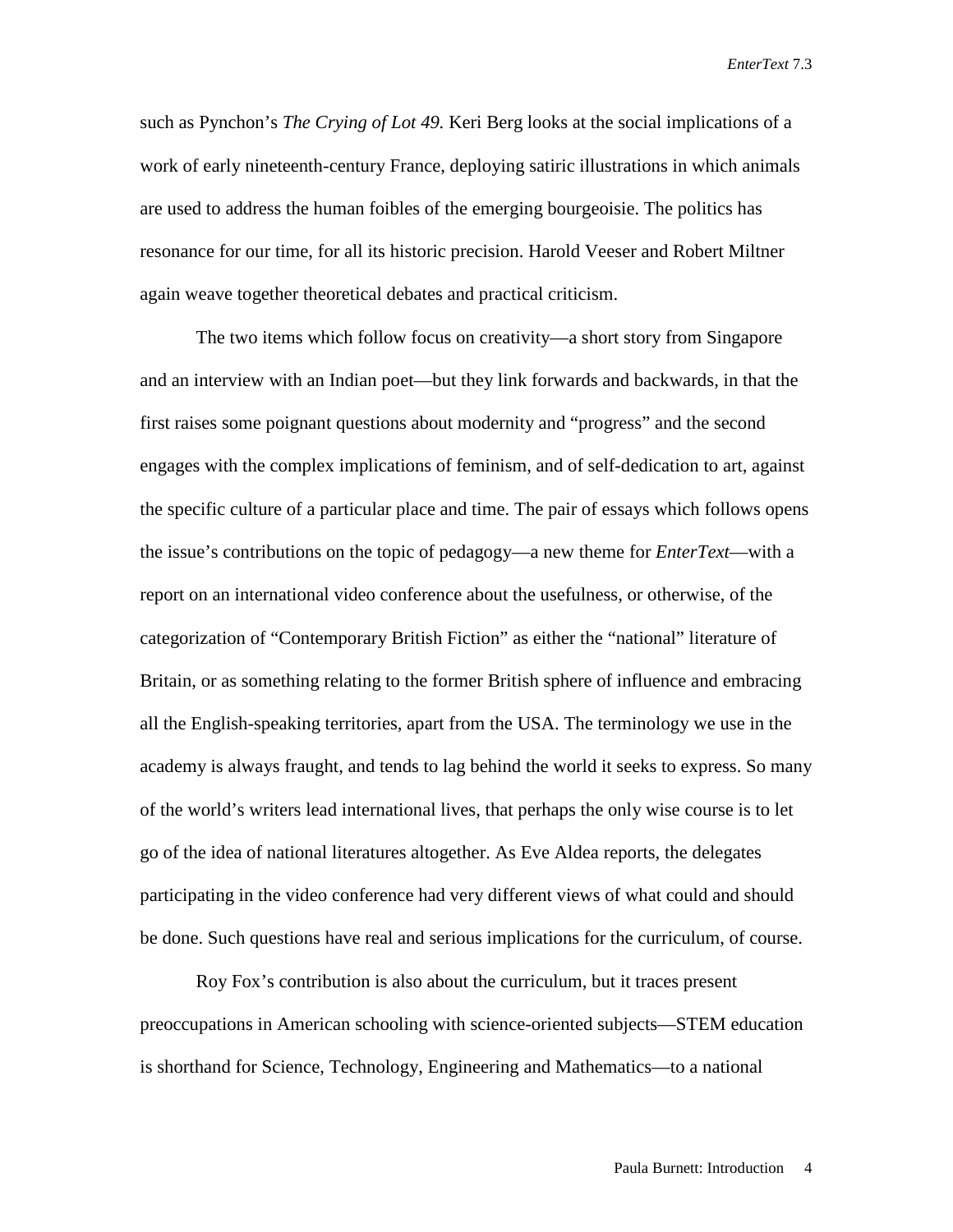paranoia of the fifties, when fears of falling behind in the space race when the Russians successfully launched the first space satellites led to a wave of xenophobia. I too remember as a teenager watching the little light of Sputnik winking overhead, just as I remember my revulsion at the idea of what the scientists had seen fit to do to the dog Laika, whose name has stayed with me all these years. Reactions in the USA, then, were clearly different from those in the UK, but the argument that Roy Fox develops in relation to the curriculum now is one that will strike echoes in many parts of the world.

Tara Brabazon's essay is one of those which could hardly have been guessed at, yet once encountered, it seems to touch something profound about modern living. It reports on the sexual politics of exercise cycling, as observed from the saddle of her own "exercycle" (a new word for me) in an early morning class she used to attend in Western Australia. The regulars were women, but the arrival of a group of men caused some intriguing ripples (and not just in the lycra). Likewise, the gender implications of the following item are central. Wanda Balzano offers a photographic essay, accompanied by an introductory narrative, about the traditional textile arts of Naples, in particular the social production of the trousseau. It is a fascinating—and beautiful—glimpse into a world which may be passing. The poems which follow, by Jefferson Holdridge, a colleague of Wanda Balzano's, were written in response to her photographic art. More poems follow, developing the gender theme.

Different takes on American life characterize the next three essays, all critiquing particular works of American culture—a play by Sam Shepard, and the Hollywood films *American Psycho, Natural Born Killers* and *The Matrix.* Travis Vogan takes a critical look at the Reagan era, Katherine Weiss at the Bush era of today. Eugene Arva roots his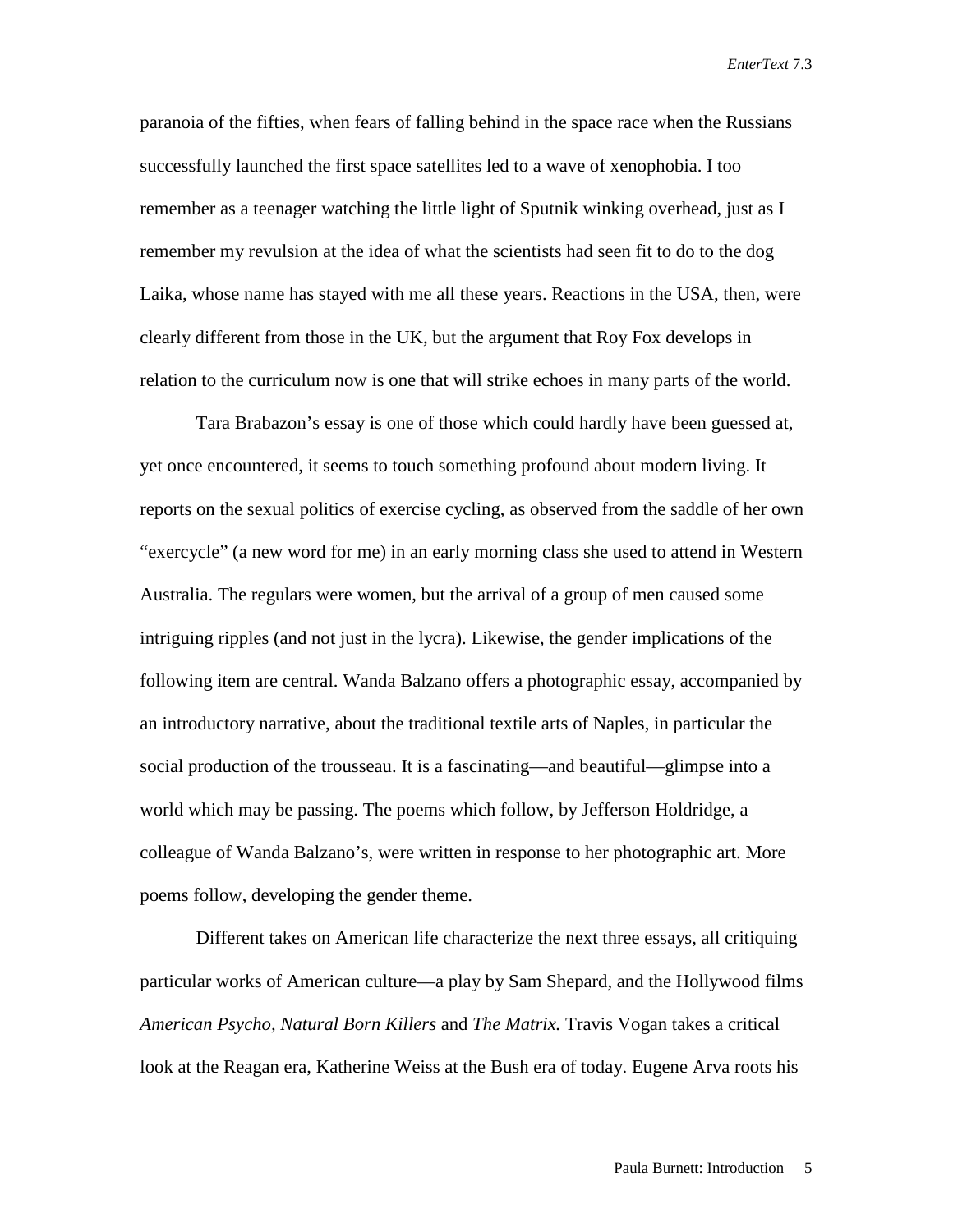discussion in the cultural repercussions of September  $11<sup>th</sup> 2001$ , and using Baudrillard's ideas, questions our relationship to the spectacle of our own lives. The theme of excess, which was with us from the beginning with Sarah Garland's paper, is developed further with Davis Schneiderman's experimental fiction, which stages a post-apocalyptic, environmentally disastrous future in which grim events are partnered with surreal hilarity—not least in the witty proposal that American presidents (including those of our present) will provide the names of choice for those yet to be born. Karen Schubert's contribution is creative in a different way: she introduces the sculptural installations of Tony Armeni, many of them made from recycled materials, and interleaves her discussion with her own poems which they have inspired. A trio of creative writing contributions follows. Personal and collective histories, as exemplified in the details of the domestic space, and in the creation of identities through intimate relationships, link these very different texts.

Two essays then revisit the theme of pedagogy, in different fields, though both are interested in what can be done with new technologies. Tatjana Chorney looks at hypertexts while Keith Duffy is concerned with sound and music. The concluding group has an elegiac quality. Lyn Graham Barzilai's moving poems commemorate the passing of a loved sister, while Adam Freeman's essay looks at the work of Wilfred Owen. While Owen found unsurpassed ways of expressing the horrors of the First World War, Lyn Barzilai sets her grief against not only calm domesticity but also the violence of an Israeli present. Finally Robert Klein Engler's reflective and personal poems end with one for the turn of the year, which seems appropriate given the date at which this issue is going online.